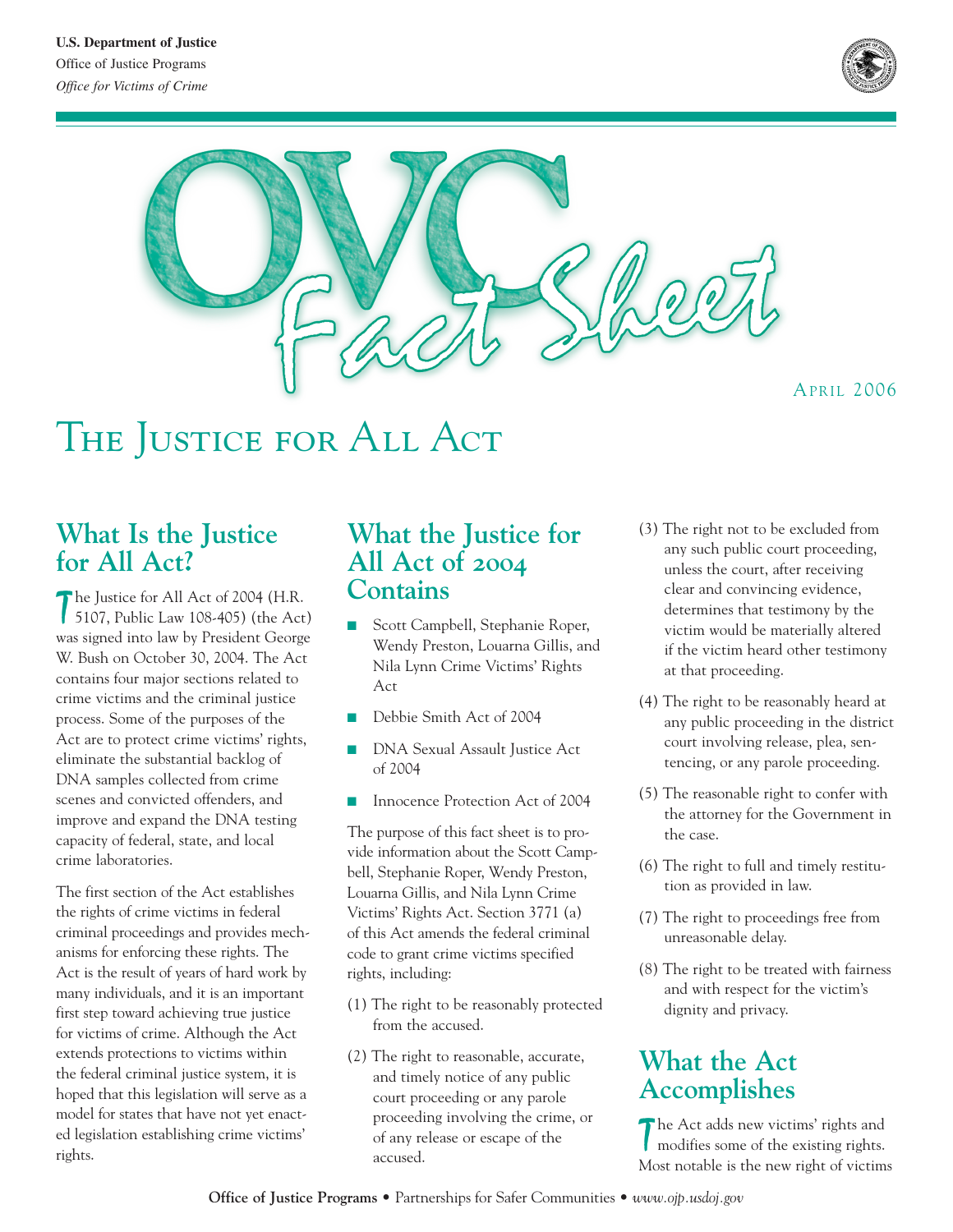to be reasonably heard at any public proceeding involving release, plea, or sentencing. The Act also requires prosecutors to advise victims that they can seek the advice of an attorney with respect to the rights established by the Act. Although the Act does not provide grounds for a new trial, it allows victims to file motions to reopen a plea or a sentence in certain circumstances.

For purposes of the Act, a victim is "a person directly and proximately harmed as a result of the commission of a federal offense or an offense in the District of Columbia." This language expands the definition of victim in the "Services to Victims" section of the Victims of Crime Act, which allows such services only for those who suffered "direct physical, emotional, or pecuniary harm."

## **Asserting and Enforcing Victims' Rights**

The Act creates several enforcement<br>mechanisms. Either the crime victim The Act creates several enforcement or the Government may assert the victim's rights in the district court. If, after making a motion in the district court, a victim or the Government is not satisfied that the victim's rights have been recognized, either may file a petition with the court of appeals. The court of appeals must issue a decision within 72 hours of filing, and if it denies the relief sought, must state clearly on the record in a written opinion the reasons for the denial.

## **Additional Provisions To Promote Compliance**

The provisions of the Act require the within 1 year from the date of the The provisions of the Act require that Act's enactment, the Attorney General (1) designate an administrative authority within the Department of Justice to receive and investigate complaints relating to the provision or violation of crime victims' rights; (2) provide for additional training regarding crime victims' rights; and (3) create disciplinary sanctions for Department of Justice employees who "willfully or wantonly" fail to meet their obligations to crime victims.

#### **Provisions of the Act That Have Been Implemented**

The Department of Justice issued a revision of the *Attorney General Guidelines for Victim and Witness Assistance (AG Guidelines).* These *AG Guidelines* (www.usdoj.gov/olp/final.pdf) require responsible officials to report on their compliance to the Attorney General through the Director of the Office for Victims of Crime (OVC) by means of an Annual Compliance Report containing relevant data (including the number of crime victims offered services). The *AG Guidelines* require responsible officials to ensure that all employees whose primary responsibilities include contact with crime victims and witnesses receive a copy of these guidelines and that these employees be trained for no less than 1 hour within 60 days of assuming such responsibilities.

The *AG Guidelines* also require that these same employees undergo additional training within a reasonable amount of time if these guidelines or the law relating to victims' rights change. The *AG Guidelines* also state that disciplinary action such as suspension or termination of employment may result if employees fail to comply with provisions of federal law for the treatment of crime victims.

## **Limitations of the Act**

If the should be noted that the Act does<br>not create a separate cause of action to t should be noted that the Act does

allow a victim to file a lawsuit against the Federal Government if the victim believes that his or her rights have not been provided. In addition, the Act is not intended to impair prosecutorial discretion in the handling of the case. Finally, the Act does not create an attorney-client relationship between the victim and a representative of the Department of Justice.

# **Authorized Funding**

In addition to the new rights it provides, the Act authorizes funding for n addition to the new rights it prothe following:

- (1) Grants to state, tribal, and local prosecutors' offices, law enforcement agencies, courts, jails, and correctional institutions, and to qualified public and private entities, to develop, establish, and maintain programs for the enforcement of crime victims' rights.
- (2) Grants to organizations that provide legal counsel and support services for victims in criminal cases, for the enforcement of crime victims' rights in federal jurisdictions, and in states and tribal governments that have laws substantially equivalent to the provisions of the Justice for All Act.
- (3) Training and technical assistance to state and tribal jurisdictions that wish to craft state-of-the-art victims' rights laws, and design compliance systems to ensure that those rights are enforced.
- (4) Enhancement of the Victim Notification System, which enables federal law enforcement to make sure that crime victims receive timely notification of all court proceedings, parole and probation hearings, and any release hearings.
- (5) The United States Attorneys' Offices for Victim/Witness Assistance Programs.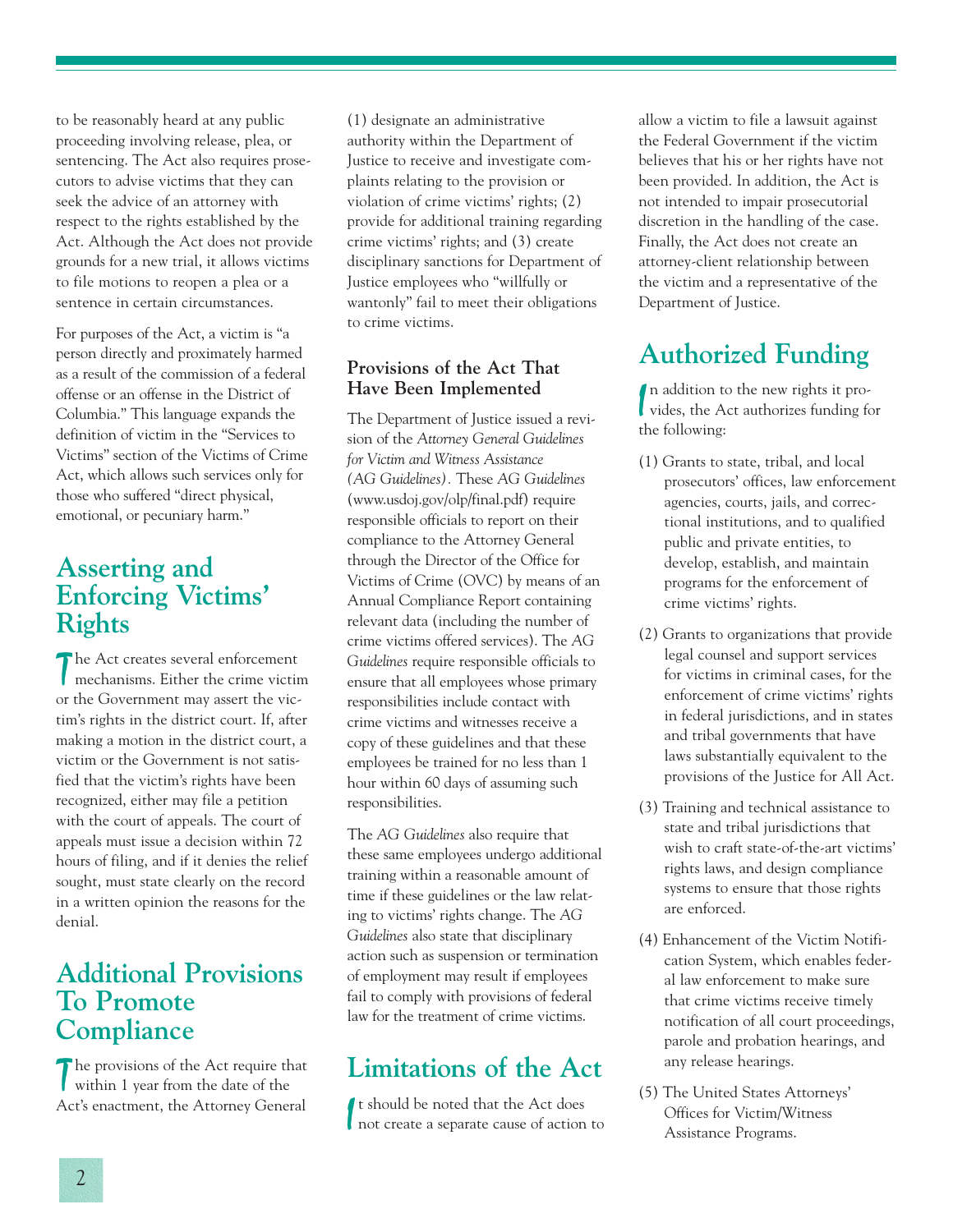Although the Act has authorized funding, to date, funding has not yet been appropriated by Congress.

## **First Test Case: January 2006**

In late January, the United States<br>
Court of Appeals for the Ninth Court of Appeals for the Ninth Circuit decided *Kenna* v. *U.S. District Court for the Central District of California,* in which the court considered whether the Crime Victims' Rights Act (CVRA), 18 U.S.C. Section 3771, gave victims the right to speak at sentencing hearings. The case involved a father and son who swindled dozens of victims. The defendants pled guilty to wire fraud and money laundering. More than 60 victims submitted victim impact statements. At the father's sentencing, several victims spoke about the effects of the crimes, but at the son's sentencing, the judge refused to allow the victims to speak. The Court of Appeals relied heavily on statements made by U.S. Senators Jon Kyl and Dianne Feinstein, sponsors of the CVRA, and held that the district judge had made a mistake.

In its decision, the appeals court made the following three important points: (1) in passing the Crime Victims' Rights Act, it was the intent of Congress to allow victims to speak at sentencing hearings, not just to submit victim impact statements; (2) victims have a right to speak even if there is more than one criminal sentencing; and (3) the remedy for a crime victim denied the right to speak at a sentencing hearing is to have the sentence vacated and a new sentencing hearing held in which the victims are allowed to speak. This decision is an important step in securing the rights of crime victims.

## **For More Information**

F or more information about the Office for Victims of Crime, contact

Office for Victims of Crime U.S. Department of Justice 810 Seventh Street NW., Eighth Floor Washington, DC 20531 202–307–5983 Fax: 202–514–6383 Web site: www.ovc.gov

For copies of this fact sheet and other OVC publications or information on additional victim-related resources, please contact

OVC Resource Center P.O. Box 6000 Rockville, MD 20849–6000 1–800–851–3420 or 301–519–5500 (TTY 1–877–712–9279) Ask OVC: http://ovc.ncjrs.gov/askovc Web site: www.ncjrs.gov

Or order OVC publications online at http://ncjrs.gov/App/Publications/Alpha List.aspx.

For information about training and technical assistance from OVC, contact

OVC Training and Technical Assistance Center 10530 Rosehaven Street, Suite 400 Fairfax, VA 22030 Phone: 1–866–OVC–TTAC (1–866–682–8822) TTY: 1–866–682–8880 E-mail: TTAC@ovcttac.org Web site: www.ovcttac.org

The Office for Victims of Crime is a component of the Office of Justice Programs, which also includes the Bureau of Justice Assistance, the Bureau of Justice Statistics, the National Institute of Justice, and the Office of Juvenile Justice and Delinquency Prevention.

FS 000311



## **OVC's Web Forum**

#### **http://ovc.ncjrs.gov/ovcproviderforum**

OVC's Web Forum allows participants to tap into a national network of people with various backgrounds but all facing similar challenges and experiences. It's the perfect place for crime victim service providers and allied professionals to gain peer insight and support related to best practices in victim services. Features include—

- **Guest host sessions** that give you access to experts in the field on topics such as stalking, drunk driving, terrorism, victimization in Indian Country, and domestic violence.
- **OVC news and announcements** that report current OVC-focused initiatives and relevant topics and events with a primary focus on best practices.
- **A user-friendly search engine** that helps you scan and retrieve posts by topic of interest, keywords, or date.
- **Hot topics** that include posts from unique users or forum topics that are relevant to current events in victim assistance.
- **The host of the month** that highlights a single user post that captures the essence of a forum topic or a popular issue.